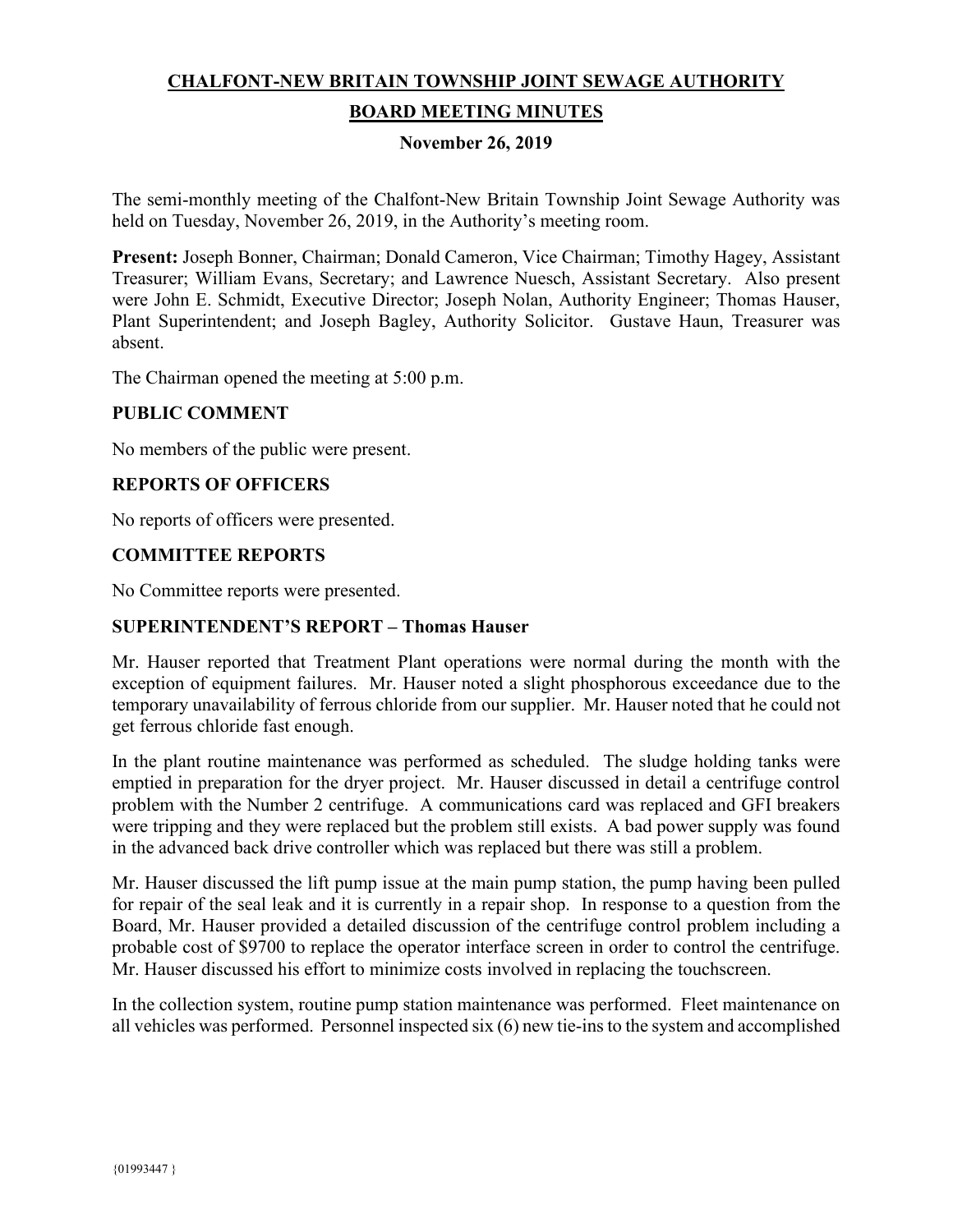various CCTV jobs with the TV truck. The Cycle B Deduct Meter list was read. Personnel began clearing rights-of-way as part of the normal maintenance program.

The Board asked a question as to whether the PLC's (Programmable Logic Computers) get captured by the SCADA System. Mr. Hauser answered that a small amount of data is linked to the SCADA System but significant control upgrades are needed for the centrifuges.

In response to a question from the Board, Mr. Hauser stated that the newest centrifuge was installed in 2004 and the oldest one dates from 2001.

There was a general discussion among the Board and staff about a future capital project involving the centrifuge controls.

Mr. Hauser opined that repairs should make the control panel satisfactory for the present.

An additional question was asked by the Board about the lift pump issue and whether it involves a Flygt Pump. There was a discussion about repairs of the Flygt Pumps and a new repair shop being used.

## **EXECUTIVE DIRECTOR'S REPORT – John Schmidt**

Mr. Schmidt presented the Six-Month Revenue and Expense Report. He reviewed the year-todate revenues and noted that the November revenues are not all in yet. He reviewed expenses and noted items such as the centrifuge issue and similar issues causing an increase in plant expenses this year. Mr. Schmidt reviewed the Fund 2 or Equipment Additions and Replacements Fund and noted in particular that the utility work truck which has been previously discussed with the Board and reported that acquisition of a new utility work truck would probably result in a shifting of the roles of some of the existing trucks at the plant.

Mr. Schmidt asked for any revisions to the November 12, 2019 Minutes. Mr. Hagey noted the elimination of one sentence which was the consensus of the Board.

Mr. Schmidt reminded the Board of the recommendation of the Finance Committee three (3) years ago for an increase in sewer rates between 2017 and 2019.

**MOTION:** It was **MOVED** by Mr. Cameron and **SECONDED** by Mr. Bonner to increase sewer rates by 5% effective January 1, 2020 as more fully set forth in a handout provided to the Board. The Motion was adopted 5-0.

Mr. Schmidt discussed the holiday banquet schedule for January. After a Board discussion, it was determined that the banquet would be held on Tuesday, January 7, 2020.

Mr. Schmidt noted that Mr. Hauser has received the Eastern Pennsylvania Water Pollution Control Operators Association Supervisor Award for 2019. The Board congratulated Mr. Hauser.

There was a follow-up to a previous discussion regarding the acquisition of a tree commemorating the late employee Herman McCarty, Jr.

### **ENGINEER'S REPORT – Joseph Nolan, P.E.**

In regards to the Pump Station No. 4 Project, Mr. Nolan reported that survey work for the base plans is continuing. He explained that once the base plans are completed the rest of the project will start to move more quickly. The survey crew is performing survey work.

In regards to the Dryer Replacement Project, the staff had a meeting with the electrical consultant today. Mr. Nolan received a revised electrical package from the electrical consultant. Submittals